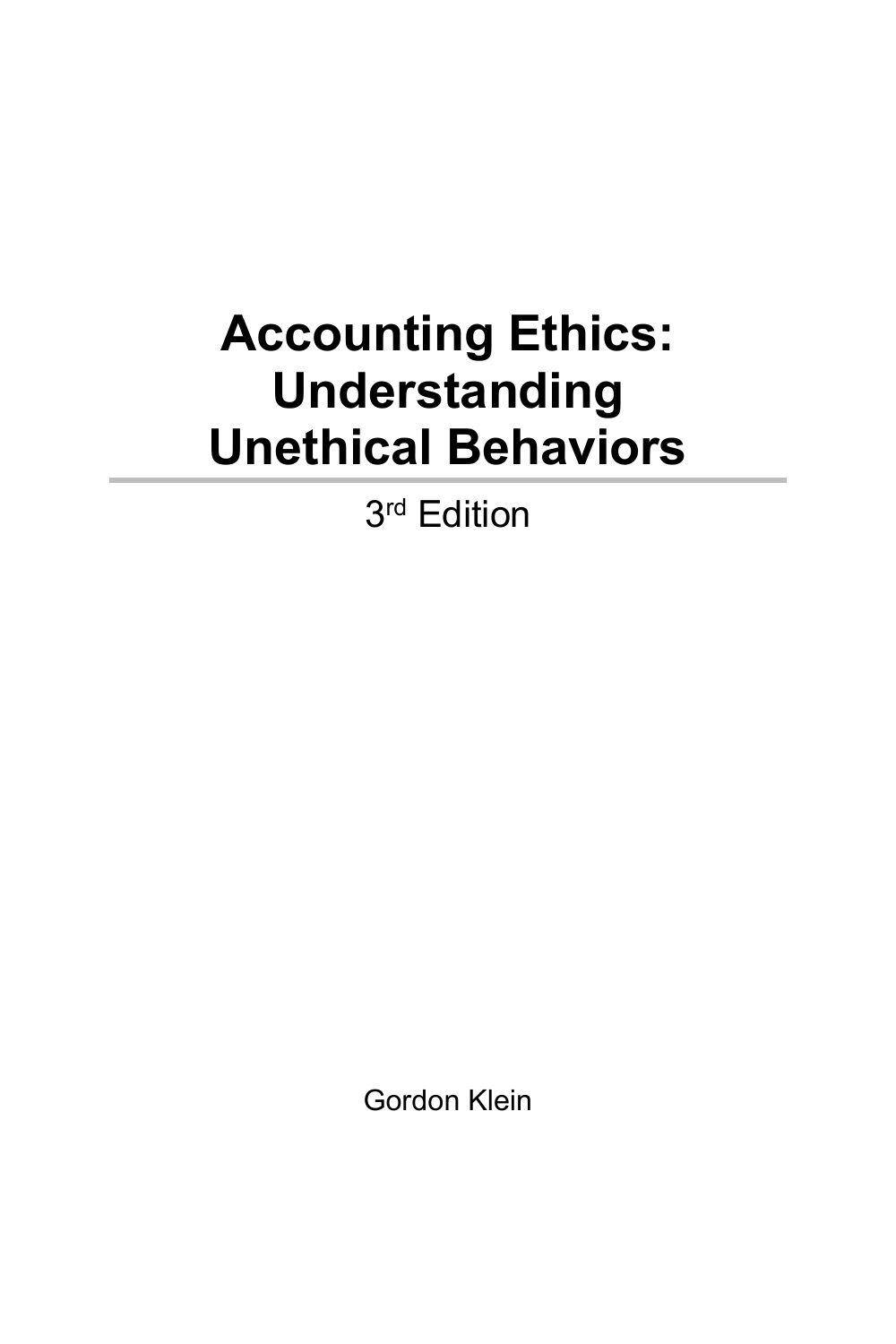## **Table of Contents**

| Implications of the Self-Image Maintenance Trade-Off 9 |  |
|--------------------------------------------------------|--|
| How the Intensity of a Moral Issue Affects Behavior 19 |  |
|                                                        |  |
|                                                        |  |
|                                                        |  |
|                                                        |  |
|                                                        |  |
|                                                        |  |
|                                                        |  |
|                                                        |  |
|                                                        |  |
|                                                        |  |
|                                                        |  |
|                                                        |  |
|                                                        |  |
|                                                        |  |
|                                                        |  |
| Chapter 2 - Greed, Corruption, and Collusion 33        |  |
|                                                        |  |
|                                                        |  |
|                                                        |  |
|                                                        |  |
|                                                        |  |
|                                                        |  |
|                                                        |  |
|                                                        |  |
|                                                        |  |
|                                                        |  |
|                                                        |  |
|                                                        |  |
|                                                        |  |
|                                                        |  |
| Kickbacks, Collusion, and Related Arrangements46       |  |
|                                                        |  |
|                                                        |  |